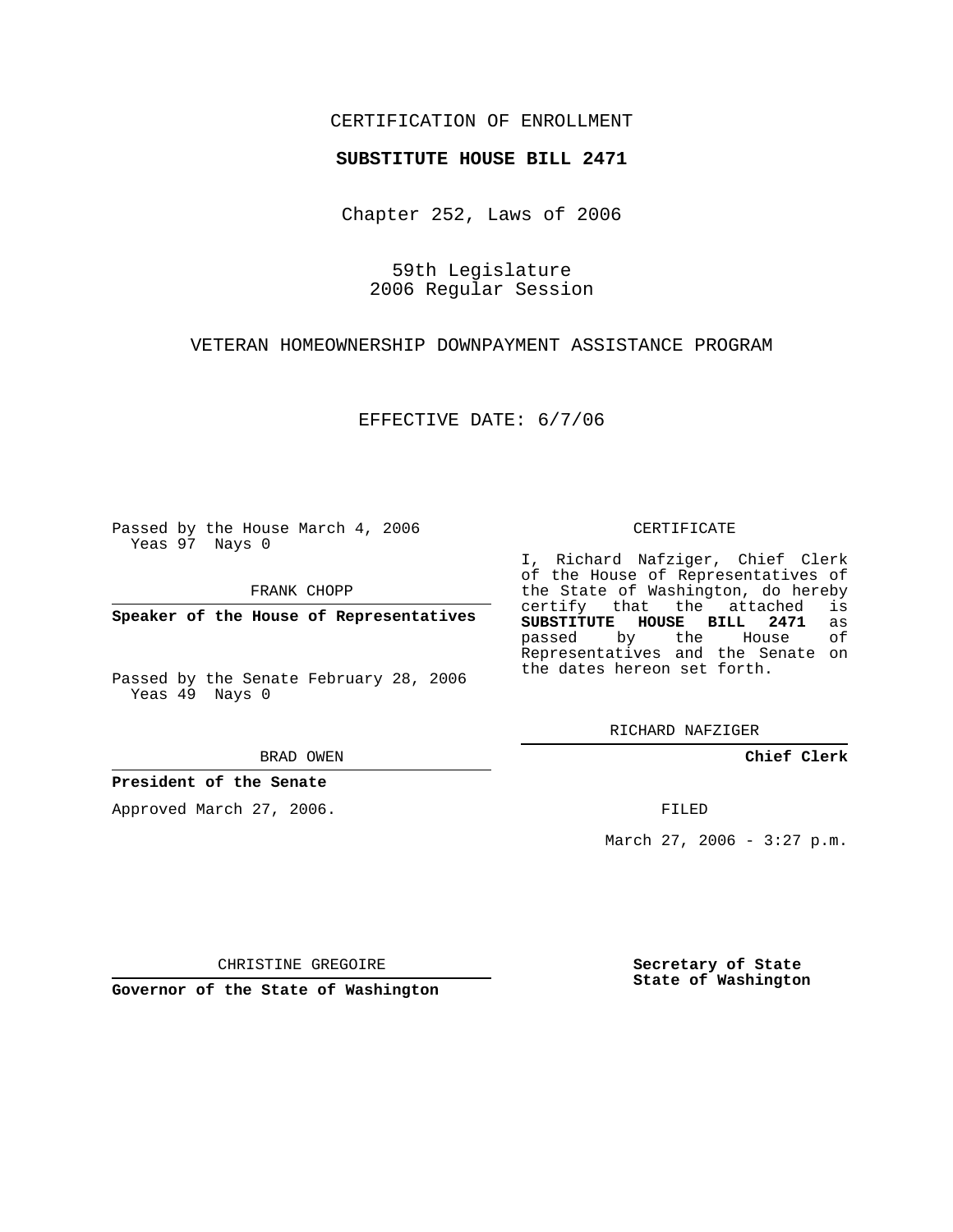# **SUBSTITUTE HOUSE BILL 2471** \_\_\_\_\_\_\_\_\_\_\_\_\_\_\_\_\_\_\_\_\_\_\_\_\_\_\_\_\_\_\_\_\_\_\_\_\_\_\_\_\_\_\_\_\_

\_\_\_\_\_\_\_\_\_\_\_\_\_\_\_\_\_\_\_\_\_\_\_\_\_\_\_\_\_\_\_\_\_\_\_\_\_\_\_\_\_\_\_\_\_

### AS AMENDED BY THE SENATE

Passed Legislature - 2006 Regular Session

### **State of Washington 59th Legislature 2006 Regular Session**

**By** House Committee on Housing (originally sponsored by Representatives McCune, Miloscia, Dunn, Campbell, Linville, Morrell, Strow, O'Brien, Green, Sells, Chase and Holmquist)

READ FIRST TIME 2/3/06.

 AN ACT Relating to creating a veteran homeownership program; reenacting and amending RCW 41.04.007; and adding a new section to chapter 43.180 RCW.

BE IT ENACTED BY THE LEGISLATURE OF THE STATE OF WASHINGTON:

 NEW SECTION. **Sec. 1.** A new section is added to chapter 43.180 RCW to read as follows:

 (1) By January 1, 2007, the Washington state housing finance commission shall create and implement a veteran homeownership downpayment assistance program to work in conjunction with the commission's housing finance programs. The program will assist the following individuals purchase a home:

 (a) Washington state residents who are veterans, as defined by RCW 41.04.007;

 (b) Members and former members of the Washington national guard and reserve; and

 (c) Never remarried spouses and dependent children of deceased veterans, as defined by RCW 41.04.007.

(2) The commission shall adopt rules providing procedures to assure